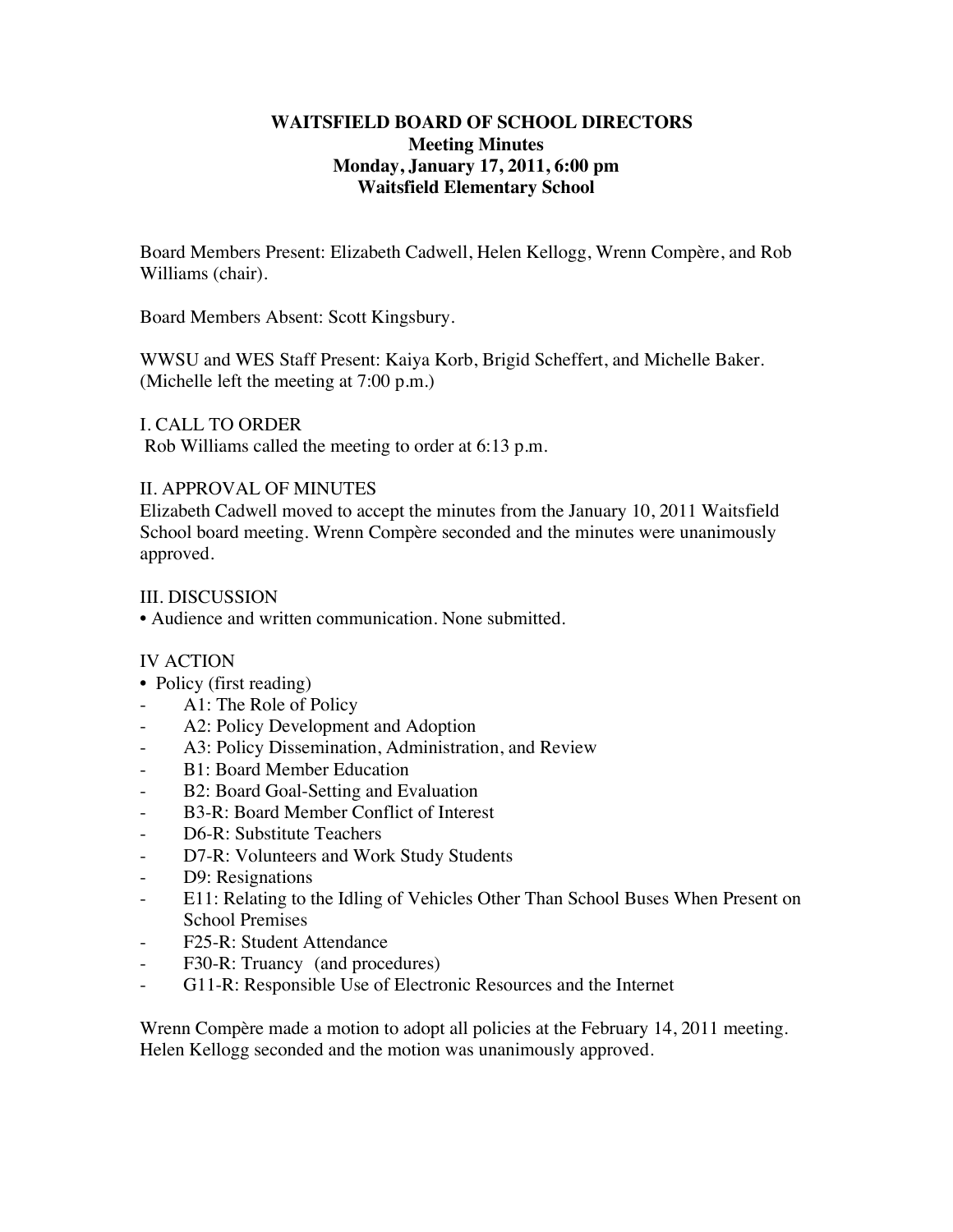• Communications –

- Budget Kaiya recommended that we prepare written communication in advance of the school budget discussion at the town meeting. Kaiya will write an Op Ed.
- Transition of Board Seats two school board members are transitioning off the school board – Wrenn Compère and Elizabeth Cadwell - and we are inviting people to come to our meeting and consider running for the office. Two people have completed the election paperwork to date.

### ACTION

• Budget

General Fund, Draft 3. Kaiya has added \$6,000 for costs to the town for the hook up to the water system. This is an estimate based on the projected date of hook up. Also, Kaiya shifted the funds for the SU tech coordinator position back to the WES coordinator position because the short term needs of our school suggest that we will be better served by keeping those funds internally. Brigid spoke to the tech requirements at the SU level that will be able to support all the present and coming needs from tech-integrated education to geek squad resources for troubleshooting. This is essential both to make the most of the technology we have and to keep schools up to date in a cost effective and efficient manner. It is her hope that in time, the schools in the district will contribute to this SU-wide position. Michelle Baker reported that the Shumlin administration provided jobs monies (\$29,651) to support the short-term extension of roles reduced by the Challenge for Change request. She recommends that we save these funds for 2013, where we see some uncertainty for that year. Also, without all the rules for using these funds made clear, she recommends not engaging yet in the use of the funds. Kaiya noted that we have time to see how the budget tightening and corresponding enrollment declines are matched up before deploying these funds.

Capital Improvement - the amount in the CI fund is the same as the fund balance carried over last year and is slightly more than the projected costs of the anticipated projects.

Helen Kellogg made a motion to approve the WES fiscal year 2012 budget at \$2,149,589. Wrenn Compère seconded and the motion was unanimously approved.

• Set Tuition Rate for 2011-2012: Wrenn Compère made a motion to approve a tuition rate of \$6600 for Kindergarteners and \$11,000 for grades 1-6. Elizabeth Cadwell seconded and the motion was unanimously approved.

#### REPORTS

• Financial Report : Kaiya reported that our fund balance is larger than expected in part because of low oil prices, and savings from our copier contract. We will end up with \$8,000 more than predicted.

• Principal's Report: There is six WES staff in a summative period in their teaching career, which is an evaluation period that includes an affirming and growth-oriented